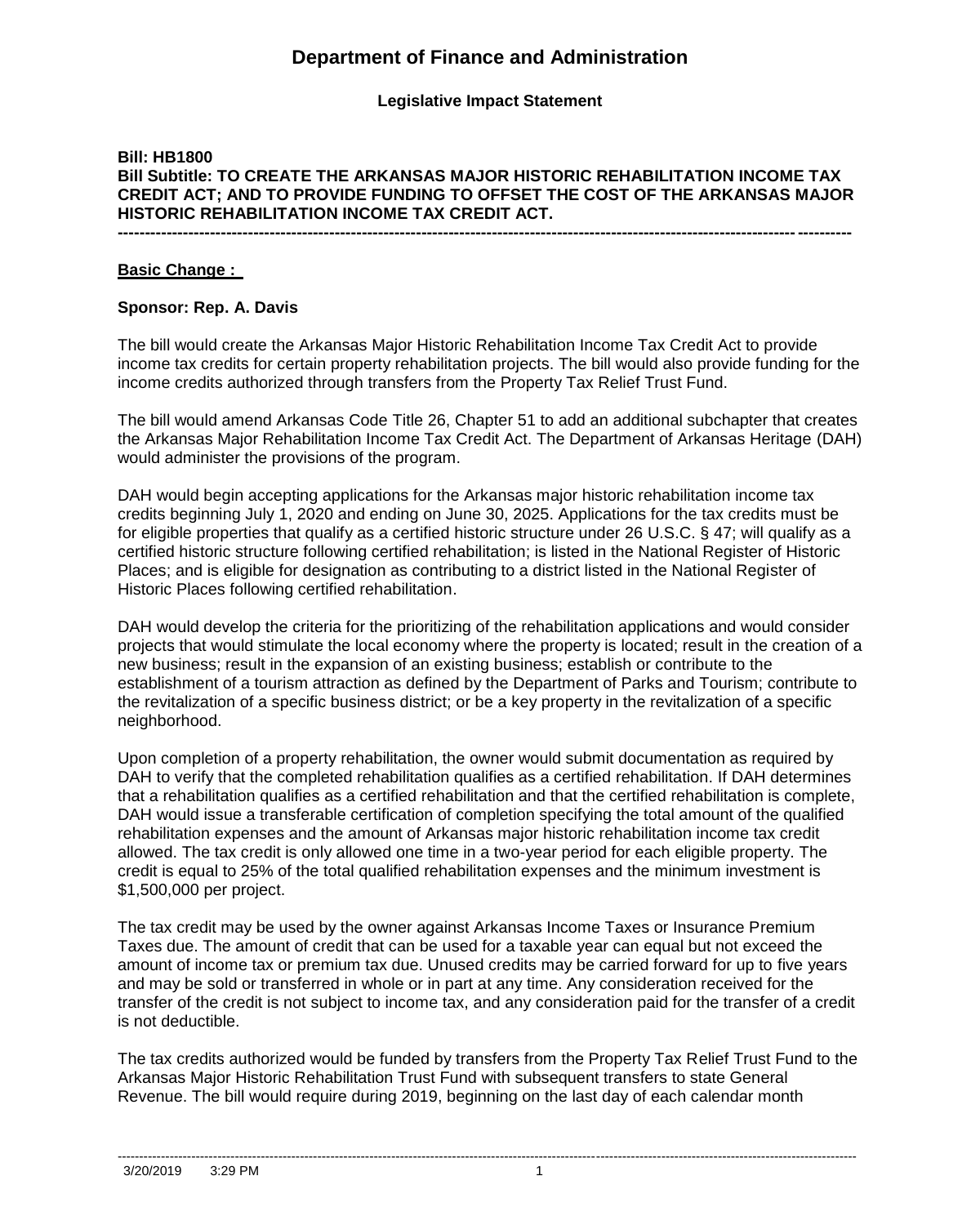**Legislative Impact Statement**

## **Bill: HB1800 Bill Subtitle: TO CREATE THE ARKANSAS MAJOR HISTORIC REHABILITATION INCOME TAX CREDIT ACT; AND TO PROVIDE FUNDING TO OFFSET THE COST OF THE ARKANSAS MAJOR HISTORIC REHABILITATION INCOME TAX CREDIT ACT.**

**--------------------------------------------------------------------------------------------------------------------------------------** following the effective date of the act, the Chief Fiscal Officer of the State to certify to the State Treasurer the total amount of funds credited to the Property Tax Relief Trust Fund. The monthly certifications to the State Treasurer would continue for all years subsequent to 2019.

By December 31 of each year, the Chief Fiscal Officer would then determine the annual estimated amount needed to fund the distributions from the Property Tax Relief Trust Fund as required under § 26-26-310 for the next calendar year. These required annual distributions include the reimbursements to Arkansas counties of the property tax credits provided by County Assessors to homestead property owners in the amounts certified on March 31, June 30 and November 15 of each year; an additional one percent (1%) annual distribution of any excess funds in the Property Tax Relief Trust Fund occurring on December 31 of each year; and an additional \$4 Million annual distribution occurring in December of each year. If the total amounts deposited during the calendar year to the Property Tax Relief Trust Fund exceed the estimated amount needed to provide for the distributions from the Fund during the next calendar year, the remining year-end fund balance would be transferred from the Fund to the Arkansas Major Historic Rehabilitation Trust Fund.

By June 30 of each year, the Department of Finance and Administration (DFA) would certify to DAH the amount in the Arkansas Major Historic Rehabilitation Trust Fund, which would serve as the maximum amount of Arkansas major historic rehabilitation income tax credits that DAH could approve for the next fiscal year and would also certify to the State Treasurer the amount of Arkansas major historic rehabilitation income tax credits claimed during the current fiscal year. On July 1, the State Treasurer would then transfer the amount certified to General Revenue Fund Account. When the Director of DFA has determined that all approved Arkansas major historic rehabilitation income tax credits have been claimed or have expired, any amount remaining in the Arkansas Major Historic Rehabilitation Trust Fund would be transferred to the Property Tax Relief Trust Fund.

## **Revenue Impact :**

## **Calendar Year 2019**

No Eligible Transfers from the Property Tax Relief Trust Fund

## **Calendar Year 2020**

\$24.5 Million Eligible Transfer to Arkansas Major Historic Rehabilitation Trust Fund from the Property Tax Relief Trust Fund

## **Calendar Year 2021**

\$29.5 Million Eligible Transfer to Arkansas Major Historic Rehabilitation Trust Fund from the Property Tax Relief Trust Fund

## **Calendar Year 2022**

\$34.6 Million Eligible Transfer to Arkansas Major Historic Rehabilitation Trust Fund from the Property Tax Relief Trust Fund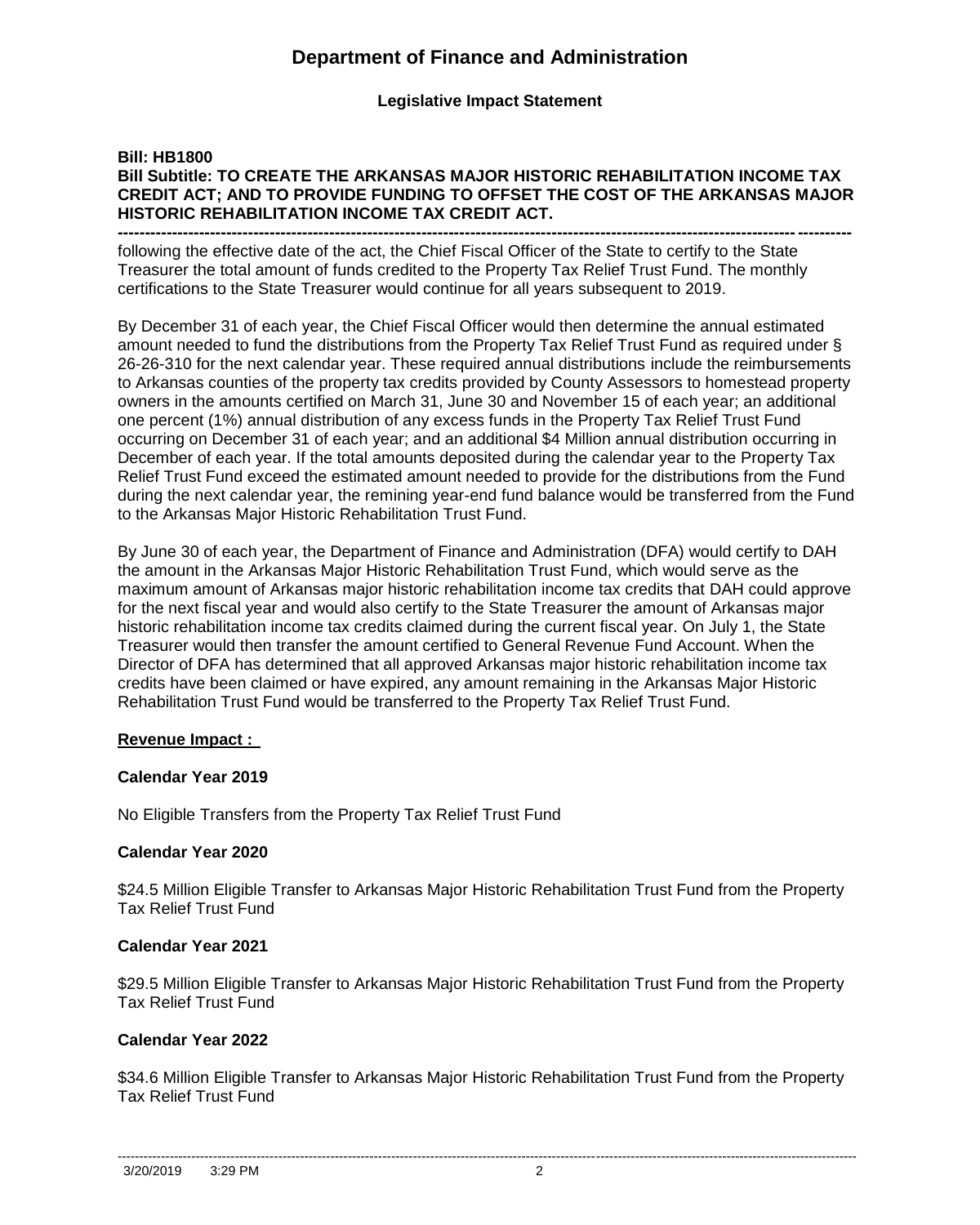## **Legislative Impact Statement**

### **Bill: HB1800 Bill Subtitle: TO CREATE THE ARKANSAS MAJOR HISTORIC REHABILITATION INCOME TAX CREDIT ACT; AND TO PROVIDE FUNDING TO OFFSET THE COST OF THE ARKANSAS MAJOR HISTORIC REHABILITATION INCOME TAX CREDIT ACT. ---------------------------------------------------------------------------------------------------------------------------------------**

General Revenue Impact --- It is not known which fiscal year will have the initial use of the tax credits that will result in a loss to state General Revenues in one fiscal year that would be reimbursed to General Revenues in the following fiscal year (July 1)

[ The credit cannot exceed the amount deposited in the Arkansas Major Rehabilitation Trust Fund, which will consist of grants, donations, and an amount equal to 1% of the amount of excess funds certified from the Property Tax Relief Trust Fund. ]

#### **Taxpayer Impact :**

A Taxpayer that completes a certified rehabilitation that is placed in service after January 1, 2019 with a minimum investment of \$1.5 million in qualified rehabilitation expenses may receive an Arkansas major historic rehabilitation credit that can be used against either income tax or insurance premium tax. A Taxpayer wishing to buy or sell credits would need to follow documentation requirements of the bill. A Taxpayer would need to retain documentation of credit for at least five years after the issuance of the certification of completion.

#### **Resources Required :**

Update computer programs, tax instructions, procedure and training manuals.

## **Time Required :**

Adequate time is provided for implementation.

#### **Procedural Changes :**

Implement procedures to recordkeeping for ownership of issued tax credits. DFA employees will need to be educated as well as the tax community.

## **Other Comments :**

The bill provides for a lagged reimbursement process. Tax credits would be used in one fiscal year but the reimbursement to General Revenue from the Arkansas Major Historic Rehabilitation Trust Fund would not occur until July 1 of the next year. The bill also provides that DFA certifies to the Treasurer the amount of income tax credits claimed during the fiscal year but does not provide for the claims against insurance premium tax.

As drafted, it is not clear if the annually determined estimated amount to fund the distributions required under § 26-26-310(b)(2)(C) includes the needed distributions for reimbursements to the counties for the tax credits provided to homestead owners.

Final reporting by County Assessors of the tax credits provided to homestead property owners is not made until November 15 of each year for reimbursements from the Trust Fund during that same

--------------------------------------------------------------------------------------------------------------------------------------------------------------------------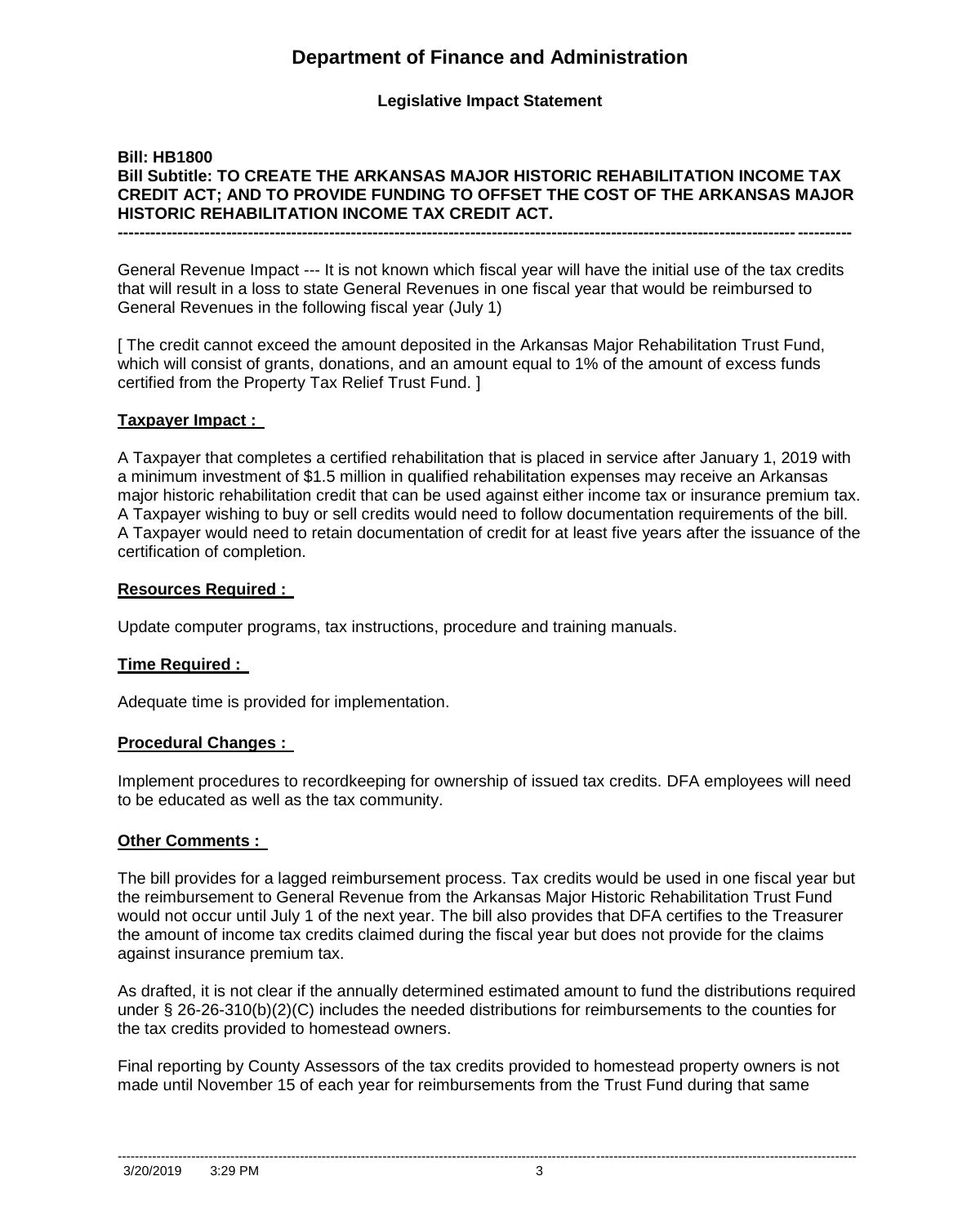## **Legislative Impact Statement**

## **Bill: HB1800 Bill Subtitle: TO CREATE THE ARKANSAS MAJOR HISTORIC REHABILITATION INCOME TAX CREDIT ACT; AND TO PROVIDE FUNDING TO OFFSET THE COST OF THE ARKANSAS MAJOR HISTORIC REHABILITATION INCOME TAX CREDIT ACT.**

**--------------------------------------------------------------------------------------------------------------------------------------** calendar year. Depending on the interpretation of the bill language, it is not clear if funds would remain in the Trust Fund for the State Treasurer to make these final reimbursements in December. If the intent of the bill is to eliminate the Fund's balance at the end on each calendar year, the bill would appear to require amendment. If the Fund balance were reduced to \$0.00 at the end of the calendar year, county governments would have delays in receipt of the reimbursements during the following calendar year versus the current procedure in Arkansas law.

As drafted, transfers from the Property Tax Relief Trust Fund to the Arkansas Major Historic Rehabilitation Trust Fund would never end. Conclusion of the tax credit program does not end the transfers.

Tax Credits can be issued and used for many years beyond 2025 with only the application process ending on June 30, 2025

No excess monies deposited into the Arkansas Major Historic Rehabilitation Trust Fund will be transferred back to Property Tax Relief Trust Fund until all approved credits are used or expire, which with carry-forward, could be many years beyond 2025.

It would be anticipated that a large fund balance in the Arkansas Major Historic Rehabilitation Trust Fund could be held for many years.

The amount of credit that can be used for a taxable year can equal but not exceed the amount of income tax or premium tax due. Allowing the credit to be transferred more than once and able to offset both income tax and premium tax will make it difficult to determine if more than 100% of an established credit is claimed. The credit can be carried forward for five consecutive tax years. The credit can be freely transferred, sold, or assigned in total or partially. An owner can sell the owner's eligible property after the issuance of the certificate of completion. A holder of the certificate is not required to have any ownership or other interest in the eligible property for which an Arkansas major historic rehabilitation income tax credit is claimed. Any consideration received for the transfer of the credit is not taxable, and any consideration paid for the transfer of a credit is not deductible. DAH shall promulgate rules to administer the credit.

## **Legal Analysis :**

HB1800 creates the Arkansas Major Historic Rehabilitation Income Tax Credit Act (the "Act"), which provides an income tax credit under § 26-51-2601 et seq. for qualified rehabilitation expenses for work on historic structures. Owners of eligible properties with a minimum investment of \$1,500,000 in qualified rehabilitation expenses may apply for a certification of completion from the Department of Arkansas Heritage (DAH). The certification will specify the income tax credit allowed, which is limited to 25% of the total qualified rehabilitation expenses incurred by the owner to complete the certified rehabilitation.

The certification of completion and corresponding credit may be freely sold or transferred. The holder of the certification of completion may claim the credit to offset up to 100% of the holder's state income taxes or premium taxes. The credit may only be used one time in a two-year period for each eligible property. The holder of a credit may carry-forward any excess credit for five years. It is unclear whether the five-year